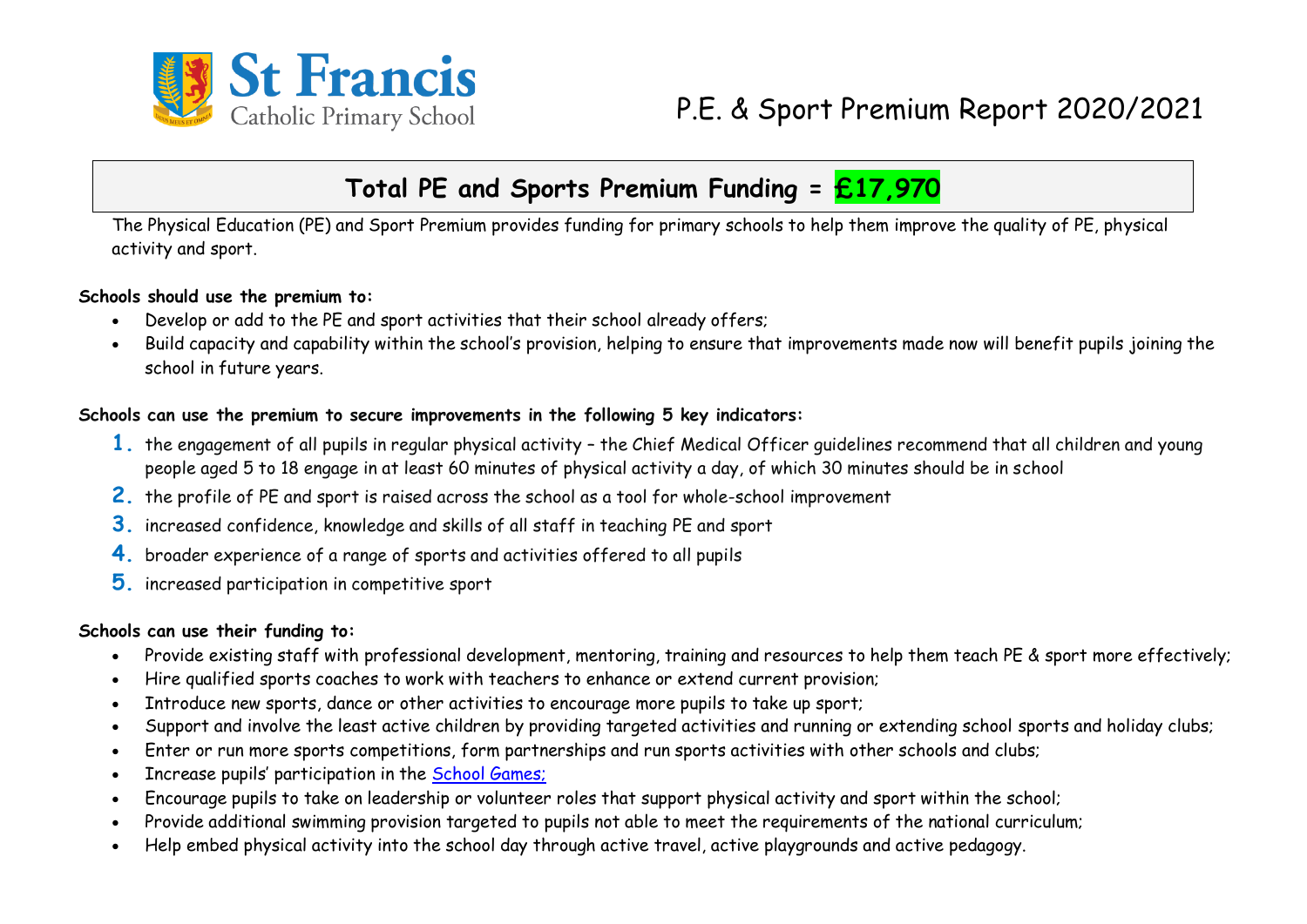

| Key achievements to date: (Key Indicators $1 - 5$ ) (these have<br>been significantly reduced due to COVID and school<br>closures.) |                                                                                                                                                                                                                                           | Areas for further development: (these may have to be<br>adapted dependent upon coronavirus restrictions)                                                                                                                                 |  |  |
|-------------------------------------------------------------------------------------------------------------------------------------|-------------------------------------------------------------------------------------------------------------------------------------------------------------------------------------------------------------------------------------------|------------------------------------------------------------------------------------------------------------------------------------------------------------------------------------------------------------------------------------------|--|--|
|                                                                                                                                     | > The 2020/2021 School Games Mark continues to be paused.<br>Certificate received to recognise ongoing engagement in the<br>School Games programme and for completing the self-review                                                     | > Aim to achieve Gold Sports Mark again in 2021/2022<br>$(PE)$ (KI 1, 2, 4, 5)                                                                                                                                                           |  |  |
|                                                                                                                                     | framework on the online dashboard (KI 1, 2, 4, 5)<br>$\triangleright$ Certificates received to recognise involvement in virtual<br>events (Boostmas, Back to school Games) during the school                                              | $\triangleright$ Continue to enter School Games competitions in<br>2021/22 including "B" teams where appropriate. (PE)<br>(KI 1, 2, 4, 5)                                                                                                |  |  |
|                                                                                                                                     | year 2020/21 (KI 2)<br>> Non School Games competitions/events also entered<br>1st Place - Sky Theatre Dance Challenge (KI 2, 4)                                                                                                           | $\triangleright$ Return participation of KS2 pupils in competitions to<br>back over 50% (including any virtual competitions that<br>take place) (PE) (KI 1, 2, 4, 5)                                                                     |  |  |
|                                                                                                                                     | > Coaches delivered blocks of Gymnastics (Year 2 & Year<br>6), Tag Rugby (Year 5 & 5/6 Girls), in curriculum PE,<br>which provided CPD for staff and high-quality teaching<br>for pupils. (KI 1, 2, 3, 4)                                 | $\triangleright$ Continue to provide opportunities for the less active<br>and other targeted groups - Work it Weekly (PE),<br>personal challenges and Virtual Competitions (KI 1, 2,<br>4, 5)                                            |  |  |
|                                                                                                                                     | $\triangleright$ Coach delivered an after-school club Golf Club for 6<br>weeks, with Year 3 & 4. (KI 1, 2, 4)                                                                                                                             | $\triangleright$ Continue to use WOW travel tracker with all classes.<br>(KI 1, 2)                                                                                                                                                       |  |  |
|                                                                                                                                     | > Work - it - Weekly Programme - 6 coaches came into<br>school to deliver sessions (Cricket, Fencing & Fitness -<br>Year 5, Tag Rugby, Yoga & Mindfulness - Year 2) (KI 1,<br>2, 3, 4                                                     | Implement ideas to achieve the recommended 30<br>$\blacktriangleright$<br>minutes a day of activity. Focus will be around<br>mornings, play and lunchtimes e.g., Daily Boost and<br>personal challenges (level 0 school games mark) (PE) |  |  |
|                                                                                                                                     | $\triangleright$ Links with local sporting clubs further developed -<br>Melton Mowbray Rugby Club, Melton Marvels Netball<br>Club, Egerton Park Cricket Club, Sinnott Dance Coaching,<br>Trevonne Stage School, Performing Stars Academy, | (KI 1, 2, 4, 5)<br>$\triangleright$ Provide more opportunities for structured activities<br>at break and lunchtimes (PE & HG) (KI 1, 2, 4, 5)                                                                                            |  |  |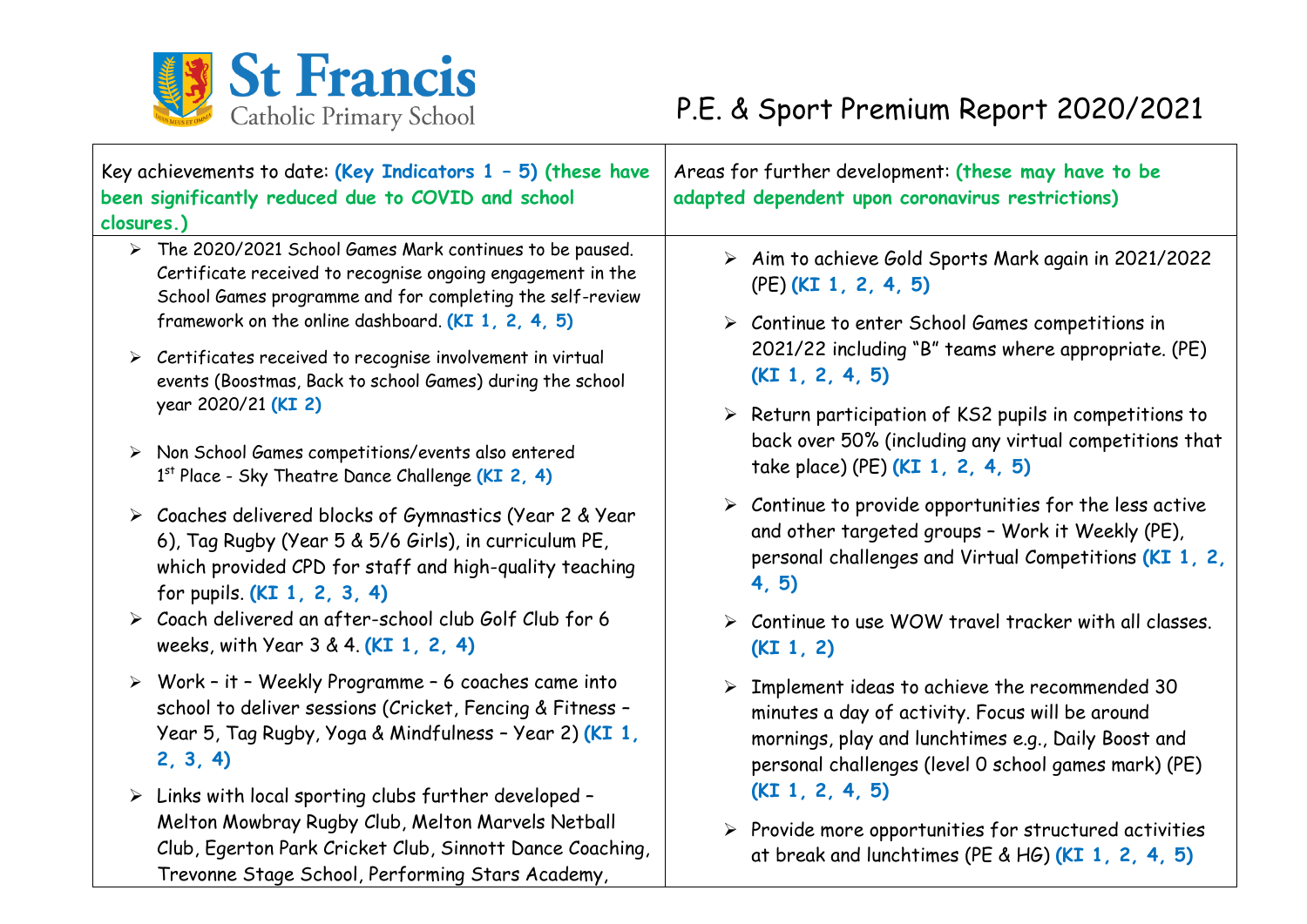

Melton Mowbray Tennis Club, Little Springers Gymnastics, Melton Mowbray Golf Club **(KI 4, 5)**

- ➢ Sports Day **–** delivered in 'bubbles' this year Year 1 & 2, 3 & 4, 5 & 5/6 participated in a circuit of activities. **(KI 1, 2, 3, 4, 5)**
- ➢ Clubs were reintroduced to pupils after Easter. Uptake was great but numbers were limited due to 'Bubbles' and Covid Restrictions placing limits on groups sizes. Dance Year 1/2 – 15 places – 100% full Dance Year 3/4 – 15 places – 12 pupils attended. 80% Sky Theatre – 15 places – 100% full Dodgeball Year 3/4 – 20 places – 100% full Dodgeball Year 3/4 – 20 places – 100% full Golf Year 3/4 - 20 places – 16 pupils attended. 80% Capture the Flag – 20 places – 18 pupils attended. 90% **(KI 1, 4)**
- ➢ Year 5 and Year 5/6 completed Leadership training with L. Cotton **(KI 2, 4)**
- ➢ School grounds officially mapped by Caroline Louth (British Orienteering Accredited Schools Mapper and Tutor) **(K 2, 4)**
- ➢ Successful "Choose How you Move" grant for £1000 (matched funded by school) to purchase balance bikes, helmet, storage and staff training. **(KI 1,2,3,4)**
- ➢ "Dr Bike Day" completed at school 51 pupil and staff bikes were serviced**. (KI 2, 4)**

# P.E. & Sport Premium Report 2020/2021

- ➢ Continue delivering Leadership Unit and 'Playmaker' award and deliver in P.E. curriculum for Year 5 and 6. **(KI 1, 2)**
- ➢ Continue to provide more opportunities for nontraditional sports (PE) **(KI 1, 2, 4)**
- $\triangleright$  Continue to provide every year group to have the expertise of a Sports Coach at least once a year (PE) **(KI 1, 2, 3, 4)**
- $\triangleright$  Continue to increase the percentage of children leading and managing sports events (PE) **(KI 1, 2, 4, 5)**
- $\triangleright$  Continue to provide the opportunity for Dance in the curriculum and as an after-school club and ensure that a Dance Specialist delivers it. (PE) **(KI 1, 2, 4)**
- $\triangleright$  Conduct another staff audit of skills and identify strengths and areas for development to address with CPD (PE) **(KI 3)**
- ➢ Develop Sports Day for 2021/2022. (PE) **(KI 1, 2,4,5)**
- ➢ Continue to develop after school sports clubs variety and attendance (PE) **(KI 1, 2, 4, 5)**
- ➢ Reintroduce the sports council (PE) **(KI 1, 2, 4, 5)**
- $\triangleright$  Complete whole school audit of pupils' sporting interests and external clubs attended to inform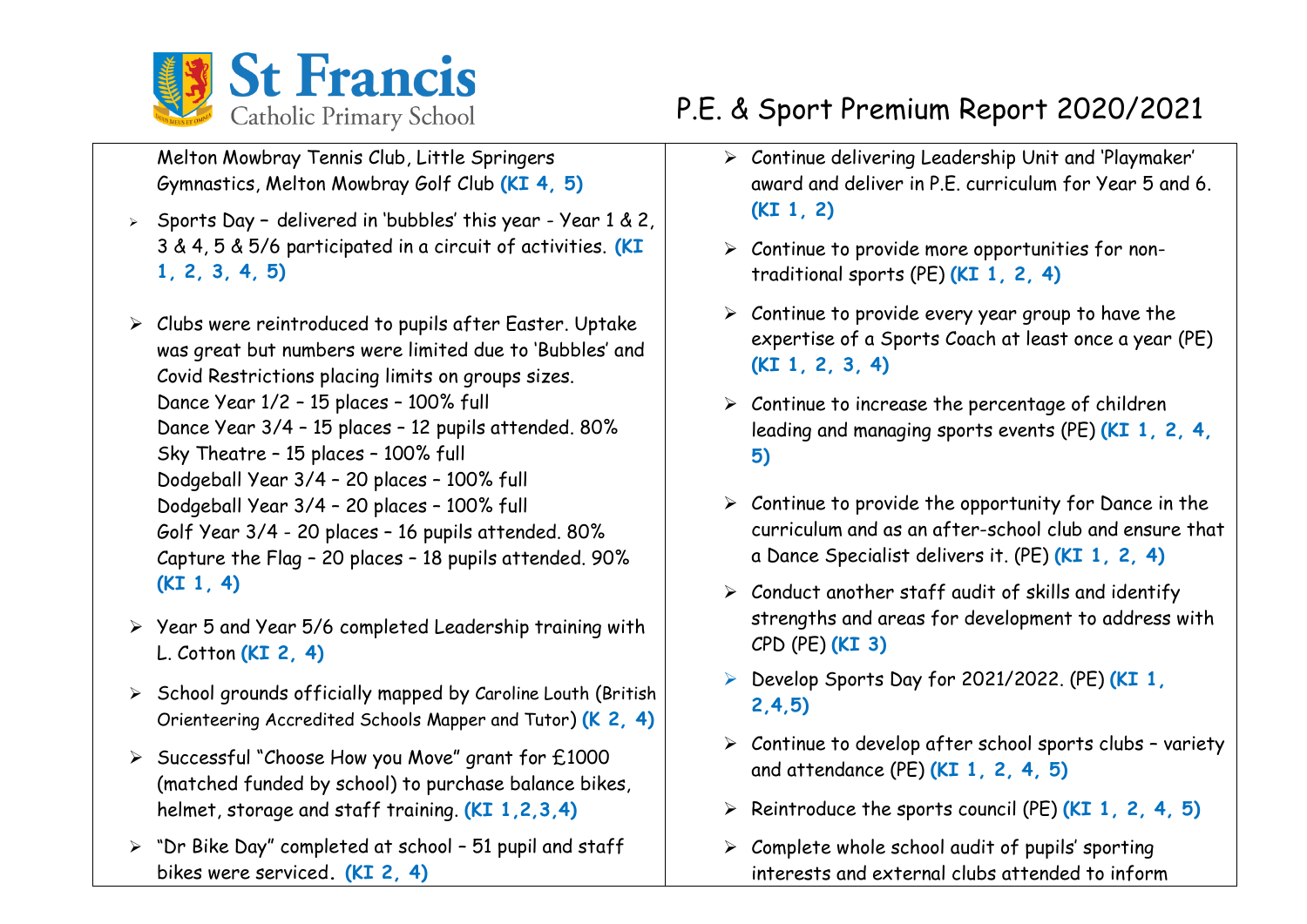

- ➢ Sporting achievements reported regularly using Facebook, Twitter and school newsletters **(KI 2)**
- ➢ Year 1 6 have one of the two P.E. lessons taught by a qualified P.E. teacher each week, which is observed by class teacher. **(KI 1, 2, 3, 4)**
- ➢ KS1 Mini Olympics event delivered by L. Cotton to Year 2. **(K1, 4, & 5)**
- ➢ Active Lives Survey completed. Equipment ordered & received from credits earned from parental surveys being completed and pupil surveys completed within school **(K 1, 2 & 4)**
- ➢ LTA Youth Schools Primary Teacher Training Course completed by 1 staff member. £250 voucher used to purchase generic sports equipment. **(K 1, 2, 3 & 4)**
- ➢ 3 members of staff attended Balance Bike training ready to implement in EYFS Curriculum in 2021/22 **(KI 1, 2, 3, 4)**
- ➢ PE Teacher/Coordinator won "Contribution to School Sport Award – Teacher" in the Melton & Belvoir & South Charnwood School Sport and Physical Activity Network Primary Sports Awards **(KI 2)**

# P.E. & Sport Premium Report 2020/2021

future planning and team selections for competitions. **(KI 2, 4)**

- $\triangleright$  Complete parent audit for the new academic year. (PE) **(KI 2, 4)**
- ➢ To participate in 'Sky Theatre Challenge' for the fourth consecutive year (EW & PE) **(KI 1, 2, 4, 5)**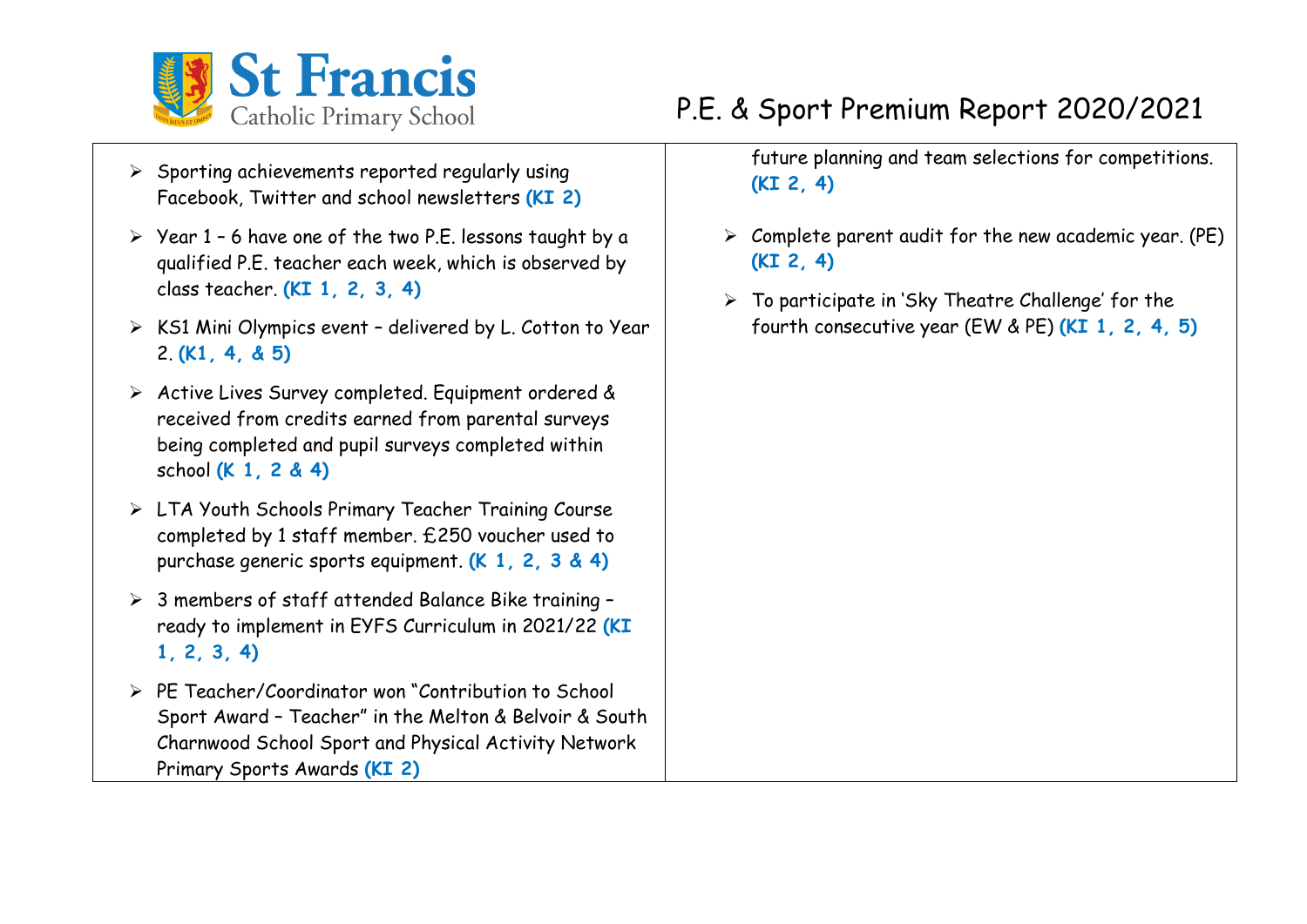

### **P.E. & Sports Premium Spend 2020/2021**

| P.E. Coach for after school clubs - Mon - Thurs (KI 1, 2, 3, 4, 5)                               | £6,700            | £6,700      |
|--------------------------------------------------------------------------------------------------|-------------------|-------------|
| P.E. Specialist Teacher - Non PPA cover - 75% Contribution (KI 1, 2, 3, 4, 5)                    | £11,881.50        | £18,581,50  |
| Sports Stadia - £100 per month - Sept 20 - Aug 21 (KI 1, 2, 4)                                   | £1200             | £19,781.50  |
| Melton & Belvoir and South Charnwood Schools Sports Partnership Network Offer<br>(KI 1, 2, 4, 5) | £1700             | £21,481.50  |
| Cambridgeshire PE Scheme of Work purchased (KI 3)                                                | £178              | £21,659.50  |
| Playmaker Licence for 2021/2022 (KI 1, 2, 4)                                                     | £99               | £21,758.50  |
| Contribution to Mini - Bus upkeep and running (KI 2,5)                                           | £1000             | £22,758.50  |
| Dance Teacher - extra-curricular club fee (KI 1, 2, 4)                                           | £462              | £23,220.50  |
| Purchase of Safe Practice in PE book (KI 3)                                                      | £50.81            | £23, 271.31 |
|                                                                                                  | Sports<br>Premium | £17,970     |
|                                                                                                  | From school       |             |
|                                                                                                  | fund and in       |             |
|                                                                                                  | addition to       | £5,301.31   |
|                                                                                                  | the core PE       |             |
|                                                                                                  | offer             |             |

### **Impact of the P.E & Sports Premium Spend 2020/2021**

• See key achievements to date above.